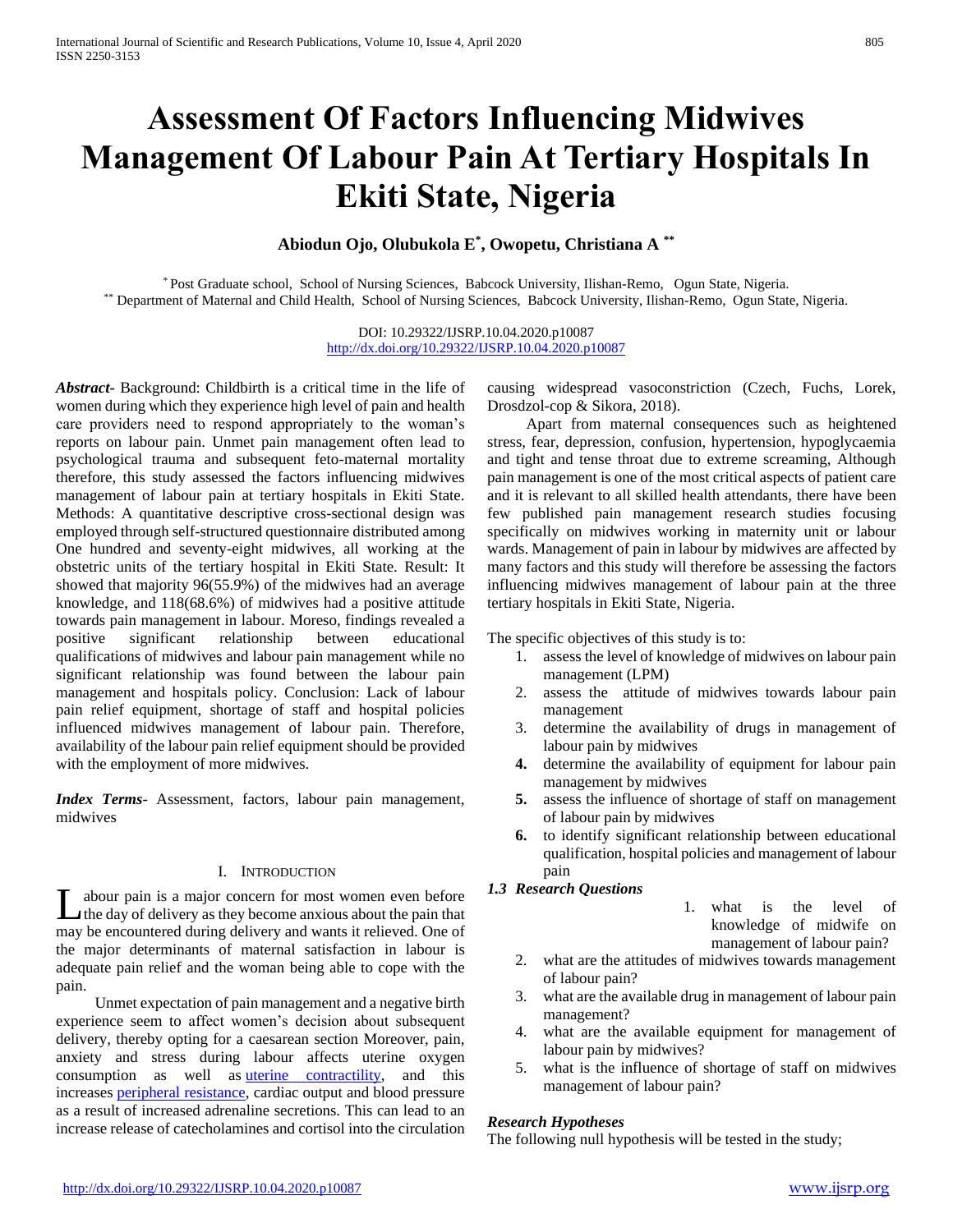- I. Ho1. There is no significant relationship between hospital policies and management of labour pain by midwives.
- II. Ho2. There is no significant relationship between educational qualifications of the midwives and management of labour pain.

 Perceptions of labour pain intensity varies from one individual to another. Although, some women feel no pain in labour and give birth unexpectedly (Jones, Othman, Dowswell, Alfirevic, Gates, Newburn, Jordan, Lavender & Neilson, 2012). On the other hand labour pain has been reported to be the most severe pain that a woman experiences in her lifetime (Obuna & Umeorah, 2014). One of the major determinants of maternal satisfaction in labour is adequate pain relief that enables the woman to cope with the pain.

The Pathways of labour pain are visceral and somatic. The visceral one occur during the first stage of labour and it is connected with the tension exerted on the cervix which causes its dilatation, while the somatic kind of pain appears at the end of the first stage till second stage ends (Czech et al., 2018).

 There are different pain relieving method used by women during childbirth [\(Thomson,](https://reproductive-health-journal.biomedcentral.com/articles/10.1186/s12978-019-0735-4#auth-1) [Feeley,](https://reproductive-health-journal.biomedcentral.com/articles/10.1186/s12978-019-0735-4#auth-2) [Moran,](https://reproductive-health-journal.biomedcentral.com/articles/10.1186/s12978-019-0735-4#auth-3) Downey & Oladapo, 2019). Commonly, these include non-pharmacological interventions ( hydrotherapy, massage techniques, music therapy, emotional support from family members, breathing exercise, assuming specific positions) and pharmacological interventions include (epidural analgesia, opioids like pethidine, non-opioid drug like drugamol injection, diclofenac injection, pentazocine, and hyoscine butyl bromide injection).

 A lack of specific education regarding different labour pain management (especially pharmacological options) during medical or midwifery undergraduate education is one of the factors influencing labour pain management and most healthcare providers lack information materials regarding pain management options (McCauley et.al, 2018). Some midwives have doubts regarding the efficacy of non-pharmacological methods.

 The difficulty in providing individualised care for women in labour due to shortage of midwives compared to the high number of labouring women, although family members could stay with the woman in the early stages of labour in the antenatal ward, but their presence are always restricted in the labour room due to limited space and out of respect for the privacy of other women in labour room. Some healthcare providers are aware of measures for pain relief but facilities to implement this option may be unavailable. With regards to pharmacological options, some hospitals policies only limit the midwives to the use of non-opiod; whereas training on nerve block, epidural and the use of nitrous oxide are been left out

# II. METHODS

# **2.1** *Research Design*

 This study employed a descriptive cross-sectional survey of midwives working in the obstetric and gynaecological unit of the three institutions using a self-administered structured questionnaire to assess the factors influencing midwives management of labour pain at tertiary hospitals in Ekiti State. *2.2 Research Settings*

 The study was carried out in three tertiary hospitals in Ekiti State. These hospitals are Ekiti State University Teaching Hospital (EKSUTH), Afe Babalola University (ABUAD) Multisystem Hospital in Ado-Ekiti and Federal Teaching Hospital (FTH), Ido-Ekiti. These hospitals are tertiary hospital established by the state government(EKSUTH), private institutions (ABUAD) and federal government(FTH).

# *2.3 Sampling Technique;*

 Total enumeration method (purposive sampling) was employed to select all midwives in the units. In FTH (69 midwives), EKSUTH (67 midwives) , ABUAD (42 midwives), making a total of 178 midwives working in Obstetrics and gynaecology units that participated in the study.

#### *2.4 Instrumentation*

 Data was collected using a self-developed questionnaire. The questionnaire consists of four sections. Sections A to G with thirty-seven items was used as the tool for collecting information from the registered midwives. **Section A:** assessed the sociodemographic data(7 items) indicating personal information about the subjects (midwives) . **Section B:** assessed the level of knowledge of midwives on labour pain management. There are 11(eleven) items assessed with multiple choice questions with four (4) options (A-D) in which only one of the options give the correct answer. The score ranges between 0-11, where any respondents with 0-3 has low knowledge, 4-7 moderate knowledge and 8-11 high knowledge. **Section C:** assessed attitude of midwives towards management of labour pain with 5 items using 5 likert scale. **Section D:** determined hospital factors influencing labour pain management. This factors comprised of four sub-construct . They are **(i)** The availability of drugs in management of labour pains by midwives with 4 items **(ii)**The availability of equipment for labour pain management by midwives with 3 items. **(iii)**  Availability of staff on management of labour pain by midwives with 4 items .**(iv)** Hospital policies on labour pain management by midwives with 3items. The questionnaire was validated and reliability index using Chronbach alpha coefficient for midwives knowledge was 0.638, Attitudes was 0.980 and hospital factors was 0.666.

# *Inclusion criteria*

 All midwives working at the obstetric and gynaecological unit of the tertiary hospitals and are willing to participate in the study.

# *Exclusion criteria*

 Midwife not working at the obstetric and gynaecological unit as at the period of carrying out this research.

Midwives on annual or maternity leave were excluded as they may not be available within the environment.

#### *2.5 Method of Data Analysis*

 The collected data were coded into the computer using a statistical software Statistical Package for the Social Sciences (SPSS) version 23. The research questions were answered using descriptive statistics (percentages, mean score and frequency counts) while inferential statistics of Pearson correlation was used to test the two hypotheses at 0.05 level of significance.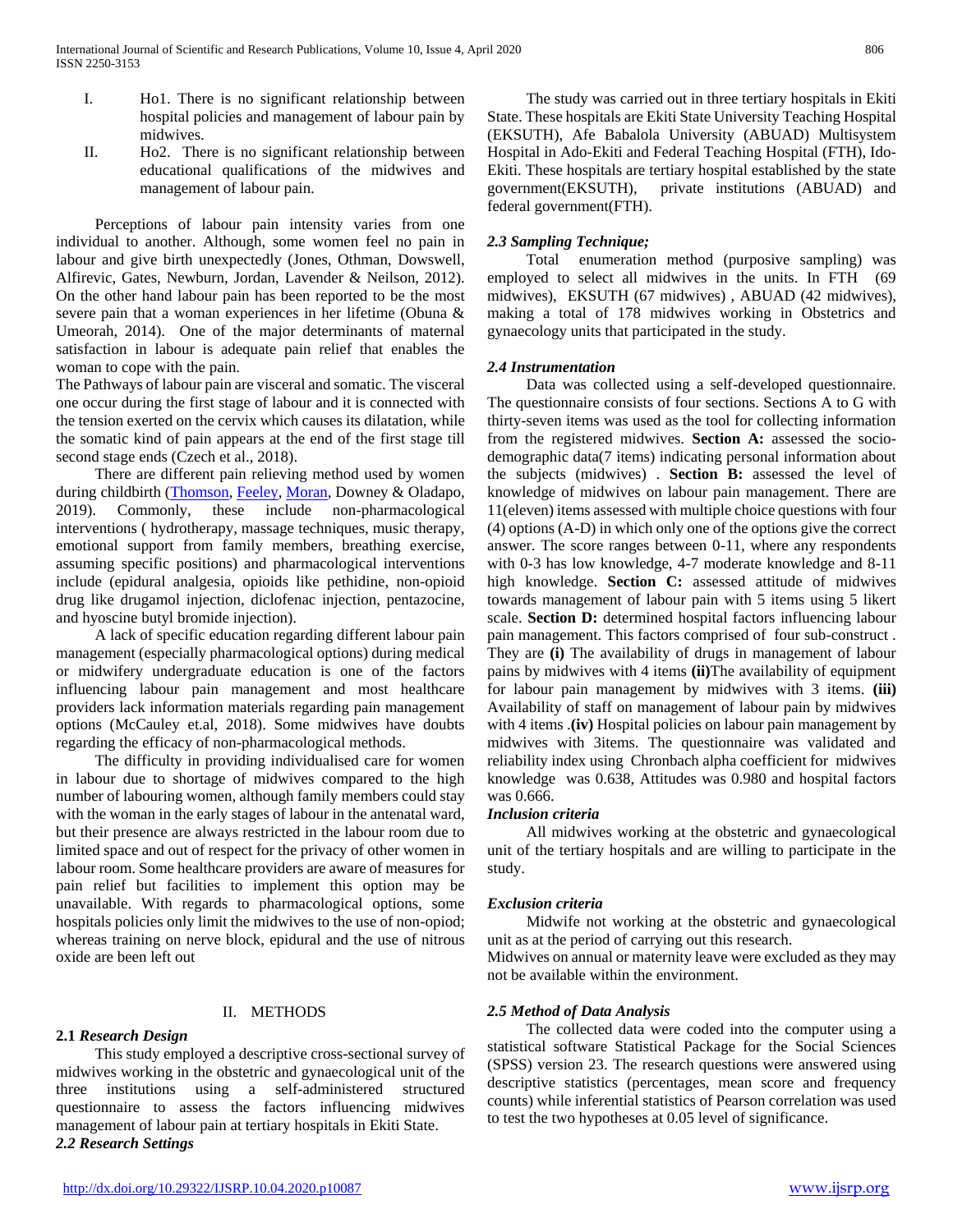# III. RESULTS

# *Socio demographic data*

 Table 4.1 Respondents were found across the age spectrum of 21 to 51years and above with a mean age of 36years. More (32%) of the participants were between 31 to 40 years. Majority (83.1%) were Christian by believe as a result of its commonest practice in the study settings. More than half (73.8%) of the midwives were married. Most (51.7%) of the participants were BNSc holders compared to participants with RM (43%), MSc (8%) and PhD (0.6%).

|                                  | Category        | Frequency:<br>$N = 172$ | Percentage % | $x\pm SD$          |
|----------------------------------|-----------------|-------------------------|--------------|--------------------|
| Age:                             | $21-30$ yrs     | 45                      | 26.2%        | $2.2 \pm 1.01$ .   |
|                                  | $31-40$ yrs     | 55                      | 32.0%        | Mean age $= 36yrs$ |
|                                  | $41-50$ yrs     | 48                      | 27.9%        |                    |
|                                  | 51yrs and above | 24                      | 14.0%        |                    |
| <b>Religion</b>                  | Christianity    | 143                     | 83.1%        |                    |
|                                  | Islam           | 28                      | 16.3%        |                    |
|                                  | Traditional     | $\mathbf{1}$            | $.6\%$       |                    |
| <b>Gender</b>                    | Male            | 6                       | 3.5%         |                    |
|                                  | Female          | 166                     | 96.5%        |                    |
| <b>Marital Status</b>            | Single          | 36                      | 20.9%        |                    |
|                                  | Married         | 127                     | 73.8%        |                    |
|                                  | Divorced        | 9                       | 5.2%         |                    |
| <b>Educational qualification</b> | R.M             | 74                      | 43.0%        |                    |
|                                  | <b>BNSc</b>     | 89                      | 51.7%        |                    |
|                                  | <b>MSc</b>      | $\,8\,$                 | 4.7%         |                    |
|                                  | PhD             | 1                       | .6%          |                    |
| <b>Duration</b><br>of<br>work    | $1-5yrs$        | 52                      | 30.2%        |                    |
| experience                       | $6-10$ yrs      | 46                      | 26.7%        |                    |
|                                  | $11-15$ yrs     | 22                      | 12.8%        |                    |
|                                  | 16yrs and above | 52                      | 30.2%        |                    |

#### **Table 1: Socio demographic data of the midwives**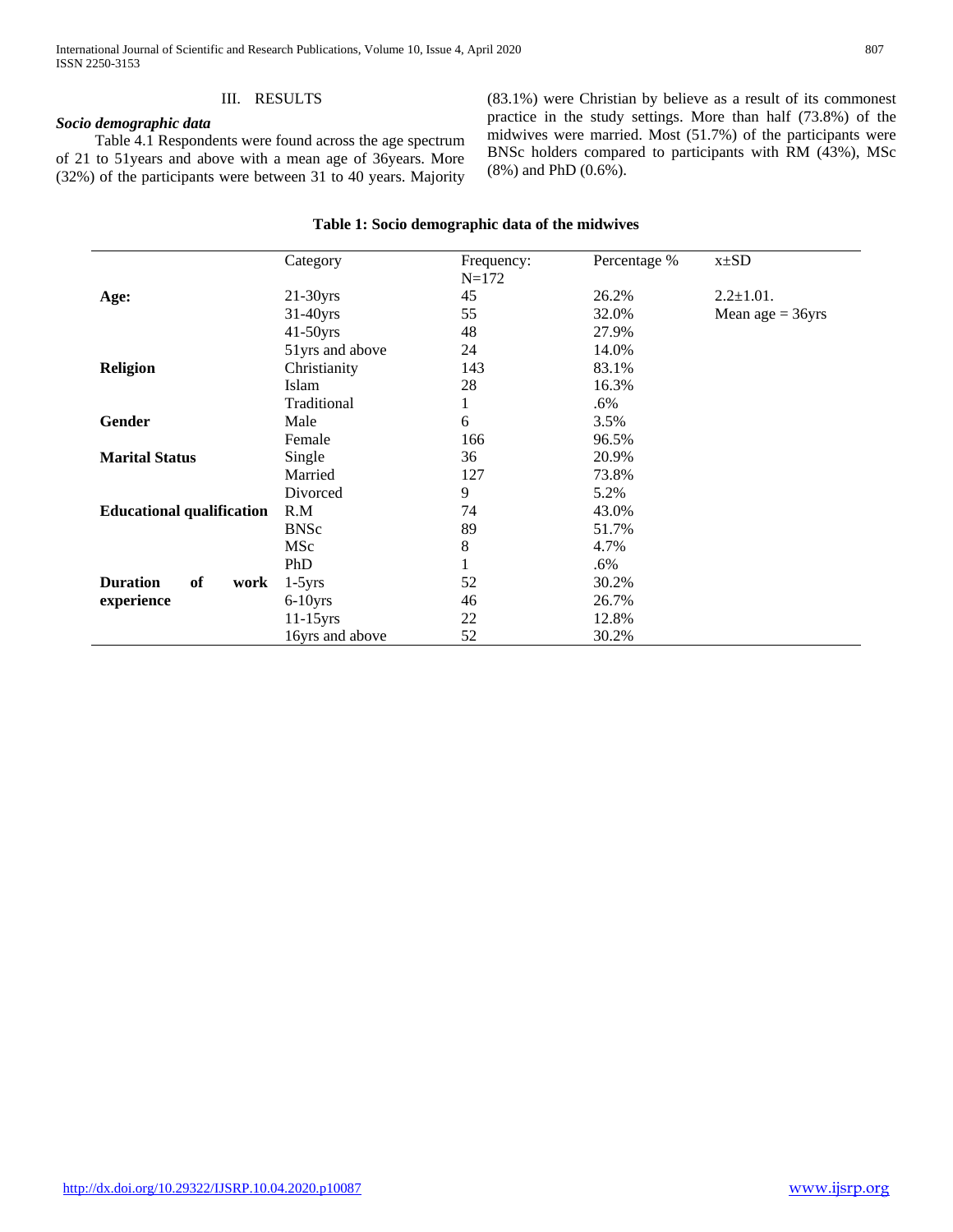# *Level of Knowledge of midwives*

 Table 2. Revealed the level of knowledge of midwives on labour pain management is average, for most 96 (55.9%) of the participants had an average knowledge at the rating of 4-7, 62(36%) had high knowledge at a rating of 8-11 while 14 (8.1%) of the participates rating from 0-3 had a low knowledge towards labour pain management.

|  | Table 2: Level of knowledge of midwives on management of labour pain in tertiary hospital |
|--|-------------------------------------------------------------------------------------------|
|  |                                                                                           |

| $X=6.6$ , M=7, Max=11, Min= 0 |                |                   |              |  |
|-------------------------------|----------------|-------------------|--------------|--|
| Category                      | Classification | Frequency $N=172$ | Percentage % |  |
| $0 - 3$                       | Low            | 14                | 8.1%         |  |
| $4 - 7$                       | Average        | 96                | 55.9%        |  |
| 8-11                          | High           | 62                | 36%          |  |
| <b>Total</b>                  |                | 172               | 100          |  |

| Items                                    | <b>Correct options</b>                 | <b>Yes</b>   | N <sub>0</sub> |
|------------------------------------------|----------------------------------------|--------------|----------------|
| What do you understand by the term       | It is the pain felt during the uterine | 94(54.7%)    | 78(45.3%)      |
| labour pain?                             | contraction of child birth             |              |                |
| Who are those qualified to manage        | Midwives are qualified to manage       | 153(89%)     | 19(11%)        |
| labour pains independently by virtue     | labour pains                           |              |                |
| of professional qualification?           |                                        |              |                |
| Labour pain management is defined        | Methods adopted to ease labour pain    | 94(54.7%)    | 78(45.3%)      |
| as?                                      | and help the woman in labour relax     |              |                |
| At what stage of labour should pain be   | Labour pain should be managed during   | 146(84.9%)   | $26(15.1\%)$   |
| managed?                                 | the first stage of labour              |              |                |
| Which of these under listed measures     | Pharmacological and non-               | 118(68.6%)   | 54(31.4%)      |
| do you use to manage labour pain?        | pharmacological methods                |              |                |
| What degree of pain must a woman in      | The degree of pain must be moderate    | 91(52.9%)    | $81(47.1\%)$   |
| labour experience before it is relieved? |                                        |              |                |
| Why should pain be relieved in           | Pain should be relieved in labour to   | $50(29.1\%)$ | 122(70.9%)     |
| labour?                                  | enjoy the birth experience             |              |                |
| What makes you assume that a             | Woman is having pain in labour if she  | 110(64%)     | 62(36%)        |
| woman is having pain in labour?          | screams often.                         |              |                |
| The complications which may arise        | The complication may affect both the   | 110(64%)     | 62(36%)        |
| from pharmacological pain relief use     | mother and foetus                      |              |                |
| towards the end of first stage of        |                                        |              |                |
| labour may affect?                       |                                        |              |                |
| What is your view about pain             | Labour pain is a natural process which | 113(65.7%)   | 59(34.3%)      |
| management in labour?                    | is inevitable but could be managed.    |              |                |
| The decision to offer labour pain relief | The decision should be based on joint  | 61(35.5%)    | 111(64.5%)     |
| should be based on?                      | decision made by the woman in labour   |              |                |
|                                          | and the midwife                        |              |                |

# **Table 3: Midwives knowledge towards labour pain management**

# *Midwives attitudes towards management of labour pain in the selected tertiary hospitals*

 Table 4 showed the attitude of the respondents towards labour pain management. It is expected that all women must surely go through labour pain management (77.3%) and (75%) agreed that their previous experience enables them to understand that women goes through pain and needs to be relieved. However, (65.1%) of the midwives contradicted the belief that pain management is not necessary in labour and (68.6%) of the respondents disagreed that labour pain remains constant and can never be managed.

| Table 4 Midwives attitude towards labour pain management |  |
|----------------------------------------------------------|--|
|----------------------------------------------------------|--|

| Items                              | Strongly     | Agree     | Undecided  | Disagree  | Strongly       |
|------------------------------------|--------------|-----------|------------|-----------|----------------|
|                                    | agree        |           |            |           | disagree       |
| It is expected that all women must | 44(25.6%)    | 89(51.7%) | $8(4.7\%)$ | 22(12.8%) | $9(5.2\%)$     |
| surely go through labour pain      |              |           |            |           |                |
| My previous birth experience       | $38(22.1\%)$ | 91(52.9%) | 22(12.8%)  | 21(12.2%) | $\blacksquare$ |
| enables me to understand that      |              |           |            |           |                |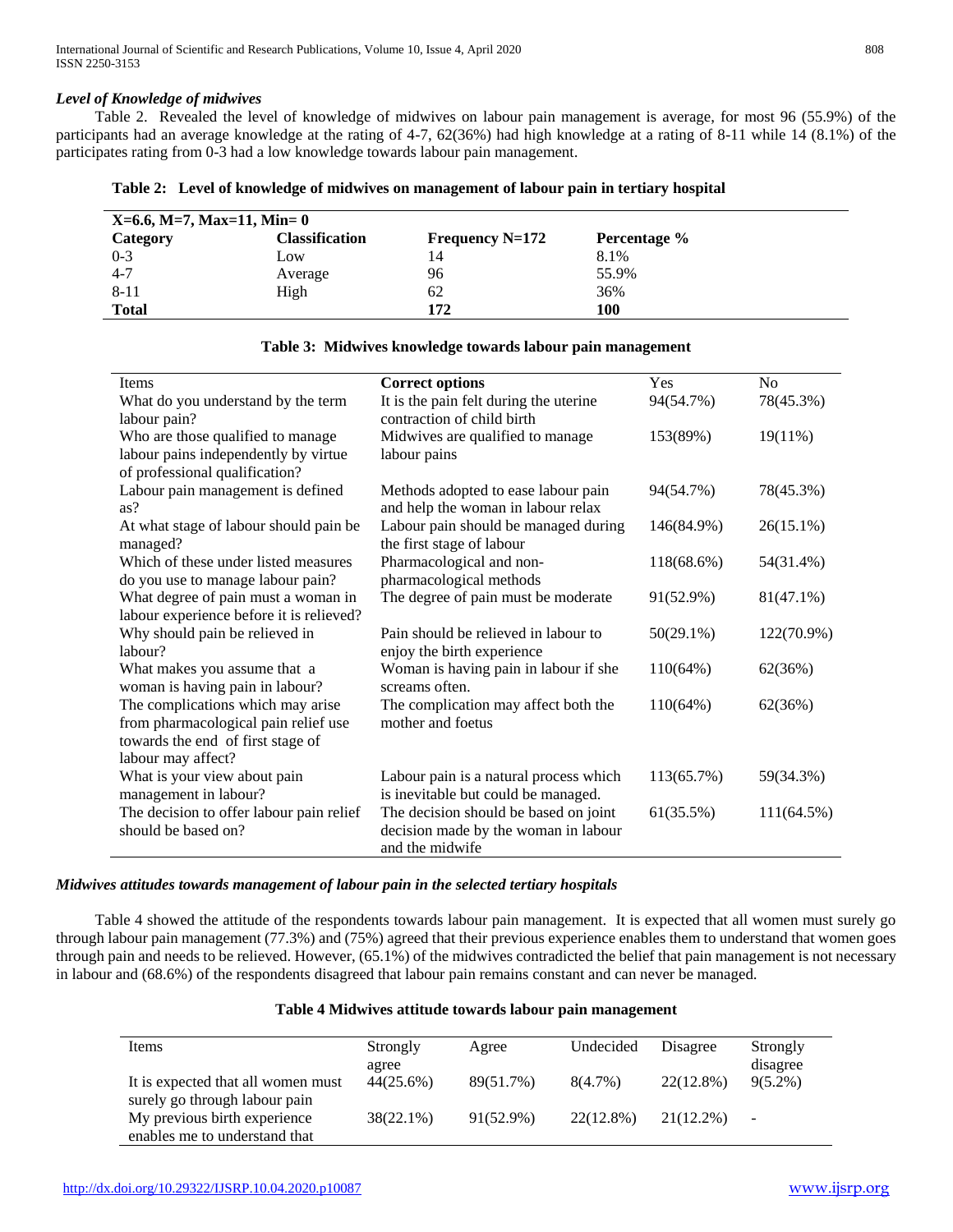| women goes through pain and         |              |              |              |              |              |
|-------------------------------------|--------------|--------------|--------------|--------------|--------------|
| needs to be relieved                |              |              |              |              |              |
| Pain management is unnecessary in   | $21(12.2\%)$ | 39(22.7%)    | 25(14.5%)    | $69(40.1\%)$ | $18(10.5\%)$ |
| labour as it relieves the women for |              |              |              |              |              |
| few moment and re-occur             |              |              |              |              |              |
| Labour pain remains constant,       | $13(7.6\%)$  | $41(23.8\%)$ | $36(20.9\%)$ | 55(32.0%)    | 27(15.7%)    |
| hence can never be managed          |              |              |              |              |              |
| My years of experience in pain      | 36(20.9%)    | 85(49.4%)    | 40(23.3%)    | $9(5.2\%)$   | $2(1.2\%)$   |
| management improves my labour       |              |              |              |              |              |
| pain management practices           |              |              |              |              |              |

# *Hospital factors*

# **(A) Available drug in management of labour pain by midwives at tertiary hospitals in Ekiti State**

 Table 5 indicates the available drug in management of labour pain by midwives in selected tertiary hospitals in Ekiti State. Most (69.8%) shows that non- Opoids are the only available drugs for relief of pain that can be administered by midwives while (51.7%) agreed that epidural analgesia is readily available for patient use.

# **Table 5 Available drug in labour pain management by midwives at tertiary hospitals in Ekiti State**

| Items                                                                                                                                     | Strongly<br>agree | Agree     | Undecided    | Disagree     | Strongly<br>disagree |
|-------------------------------------------------------------------------------------------------------------------------------------------|-------------------|-----------|--------------|--------------|----------------------|
| Non-Opoids like paracetamol,<br>diclofenac and hyoscinebutyl<br>bromide are the only available<br>drugs for relief of pain by<br>midwives | 28(16.3%)         | 92(53.5%) | 20(11.6%)    | $31(18.0\%)$ | $1(0.6\%)$           |
| Inhalational analgesia like Entonox<br>and nitrous oxide for labour pains<br>can only administered by midwife<br>on maternal request      | $10(5.8\%)$       | 37(21.5%) | $67(39.0\%)$ | 52(30.2%)    | 6(3.5%)              |
| In relieving of pain Entonox is<br>always readily available for me to<br>administer to my patient                                         | $4(2.3\%)$        | 33(19.2%) | 46(26.7%)    | 74(43%)      | 15(8.7%)             |
| In relieving of pain, epidural<br>analgesia is readily available for<br>use on my patient                                                 | $3(1.7\%)$        | 86(50%)   | 47(27.3%)    | 27(15.7%)    | $9(5.2\%)$           |

# **(B). Available equipment for management of labour pain**

 Table 6. Revealed available equipment for management of labour pain by midwives at the selected tertiary hospital. Most (76.8%) of the midwives disagree that there is facility to practice hydrotherapy for labour pain management and less than half (42.4%) of the respondents agree that the labour room have diversional therapy such as listening to music and television (22.1%).

# **Table 6 Available equipment for management of labour pain by midwives at tertiary hospitals in Ekiti State**

|                                    | Strongly   | Agree        | Undecided | Disagree  | Strongly    |
|------------------------------------|------------|--------------|-----------|-----------|-------------|
|                                    | agree      |              |           |           | disagree    |
| There is facility to practice.     | $9(5.2\%)$ | 31(18%)      | 32(18.6%) | 89(51.7%) | $11(6.4\%)$ |
| hydrotherapy for labour pain       |            |              |           |           |             |
| management                         |            |              |           |           |             |
| My labour room have facilities for | $4(2.3\%)$ | $69(40.1\%)$ | 24(14%)   | 65(37.8%) | $10(5.8\%)$ |
| diversional therapy such as        |            |              |           |           |             |
| listening to music                 |            |              |           |           |             |
| My labour room have facilities for | $5(2.9\%)$ | 33(19.2%)    | 13(7.6%)  | 110(64%)  | $11(6.4\%)$ |
| diversional therapy such as        |            |              |           |           |             |
| television                         |            |              |           |           |             |

#### **(C) Influence of shortage of staff on management of labour pain by midwives**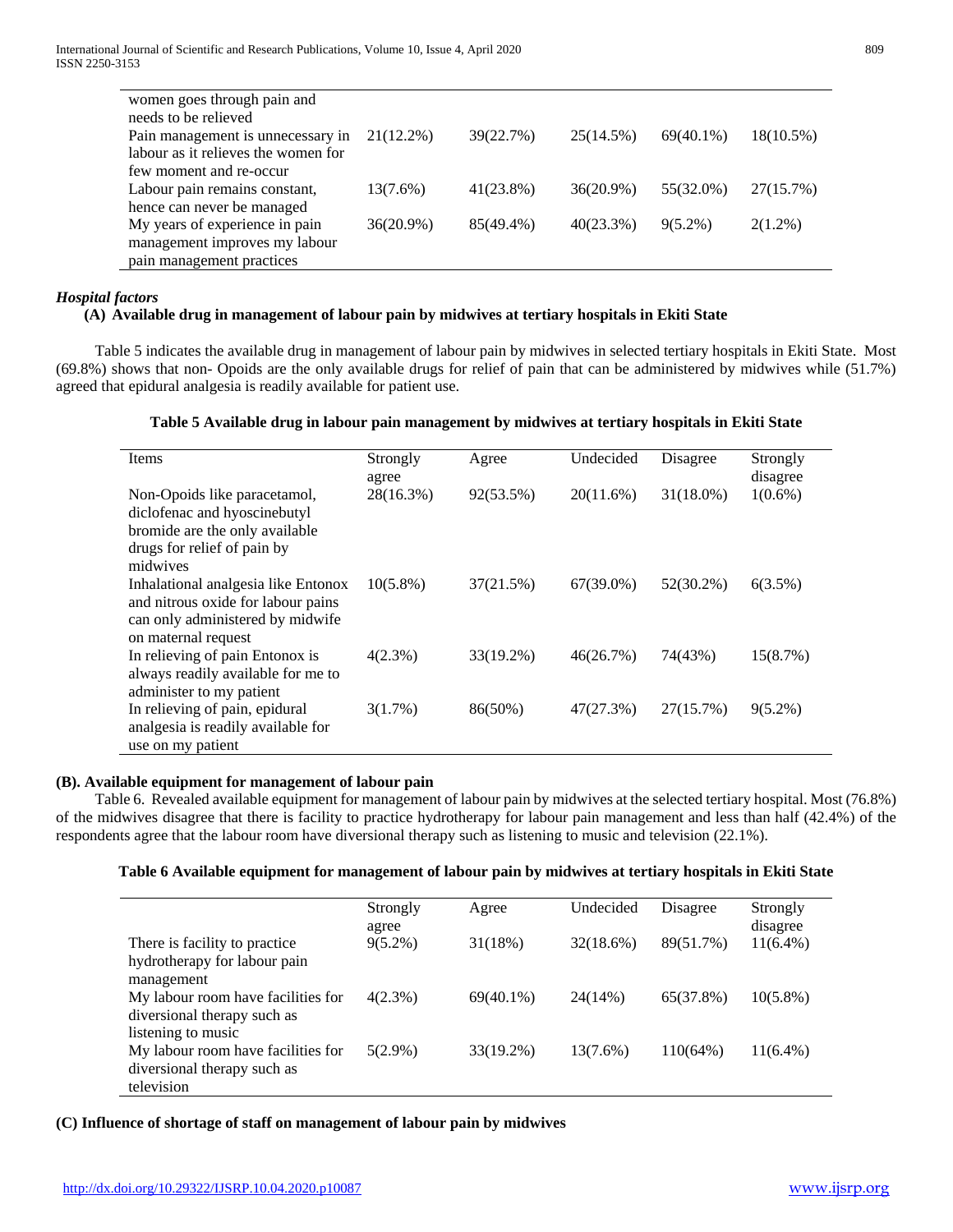Table 7. Showed the influence of shortage of staff on labour pain management by midwives. Majority (51.2%) of the midwives agreed that the husbands and other close relatives are allowed to give emotional support to the woman in labour and most (82.6%) of the midwives always attend to their patients individually to relief them of pain. However, majority (71.5%) of the respondents agreed that shortage of staff will lead to poor labour pain management while high influx of patient in the labour unit affects labour pain management practices.

# **Table 7: Influence of shortage of staff on management of labour pain by midwives at the tertiary hospitals in Ekiti State**

|                                                                                                 | Strongly<br>agree | Agree         | Undecided    | Disagree    | Strongly<br>disagree |
|-------------------------------------------------------------------------------------------------|-------------------|---------------|--------------|-------------|----------------------|
| Husbands and close relatives are<br>allowed to give emotional support<br>to the woman in labour | 27(15.7%)         | 61(35.5%)     | $26(15.1\%)$ | 47(27.3%)   | $11(6.4\%)$          |
| I'm always too busy to attend to<br>my patients individually as to relief                       | $10(5.8\%)$       | $20(11.6\%)$  | 36(20.9%)    | 78(45.3%)   | 28(16.3%)            |
| labour pain                                                                                     |                   |               |              |             |                      |
| When the labour unit is short<br>staffed, pain management in labour                             | 23(13.4%)         | $100(58.1\%)$ | 24(14%)      | $16(9.3\%)$ | $9(5.2\%)$           |
| is always handled poorly.                                                                       |                   |               |              |             |                      |
| High influx of patient in the labour<br>ward unit affects my labour pain                        | 42(24.4%)         | 70(40.7%)     | 23(13.4%)    | 24(14%)     | 13(7.6%)             |
| management practices                                                                            |                   |               |              |             |                      |

# *Test of hypothesis*

**Hypothesis 1:**  $H_{01}$  = There is no significant relationship between hospital policies and management of labour pain by midwives The results in Table 8 revealed no significant relationship between the labour pain management and hospital policy ( $r = 0.139$ ,  $n=172$ , p=0.069). The hypothesis which stated that "There is no significant relationship between the labour pain management and hospital policies" was accepted by this findings. This implies that relationship does not exist between hospital policy and labour pain management.

# **Table 8: Correlation between hospital policies and management of labour pain by midwives.**

| <b>Hospital Policies</b> | Pearson correlation | Labour Pain management<br>0.139 | <b>Remarks</b><br>Accept<br>hypothesis | null |
|--------------------------|---------------------|---------------------------------|----------------------------------------|------|
|                          | $Sig. (2-tailed)$   | 0.069                           |                                        |      |
|                          | N                   | 172                             |                                        |      |

*Hypothesis 2:*  $H_0$  = There is no significant relationship between educational qualifications of the midwives and management of labour pain

 Table 9: revealed a positive significant relationship between the educational qualification of midwives and labour pain management  $(r = 0.188, n=172, p=0.014)$ . The hypothesis which stated that "There is no significant relationship between the educational qualifications and labour pain management" was rejected by this findings. This implies that educational qualifications have a great significant relationship with labour pain management. An increase in level of educational qualification may result in an increase in the level of management of labour pain.

# **Table 9 Correlation between educational qualifications of midwives and labour pain management**

| <b>Educational</b> | Pearson correlation    | Labour pain management<br>0.188 | Remarks<br>Reject null hypothesis |
|--------------------|------------------------|---------------------------------|-----------------------------------|
| qualifications     | $Sig. (2-tailed)$<br>N | 0.014<br>172                    |                                   |

\*. Correlation is significant at the 0.05 level (2-tailed).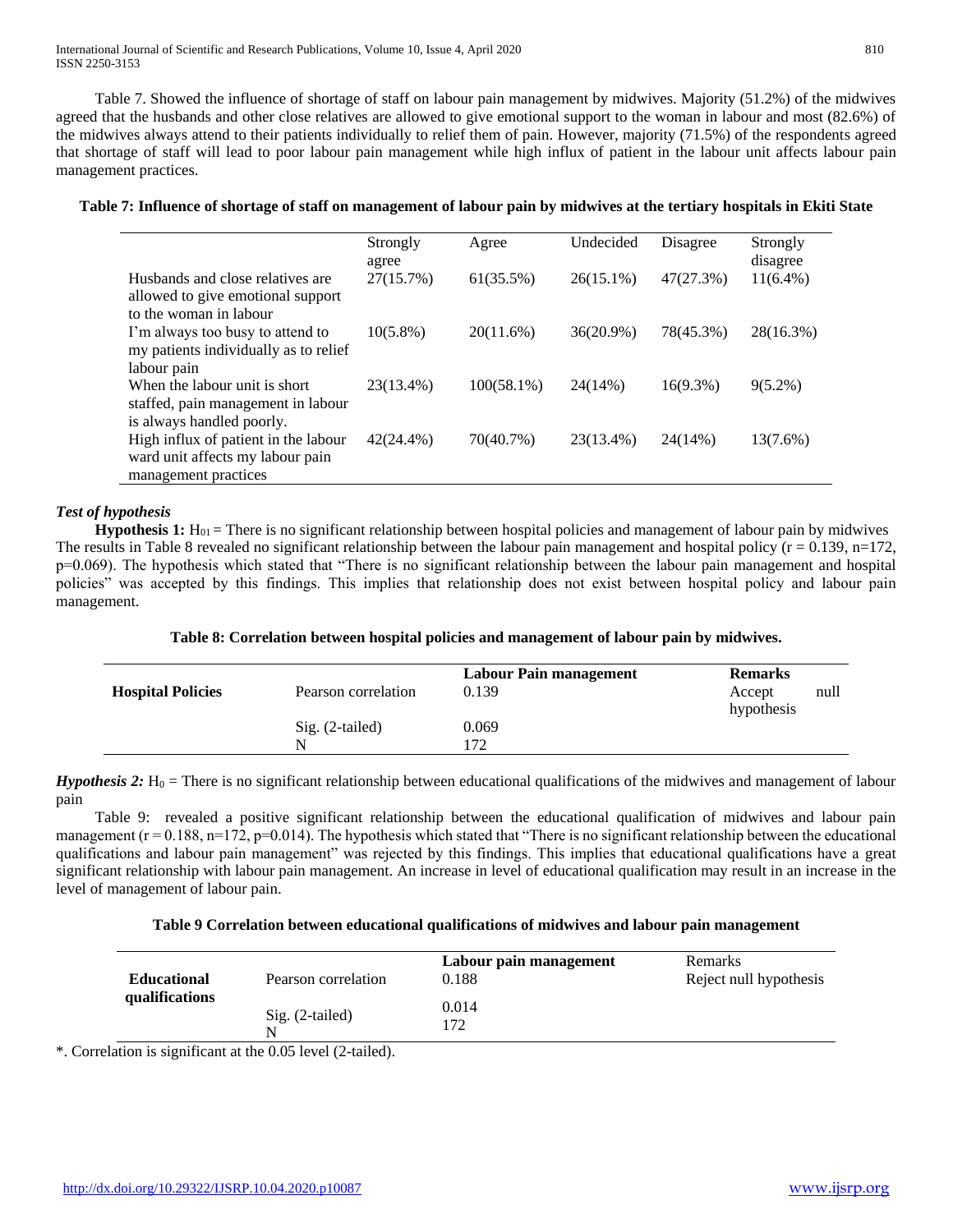#### IV. DISCUSSION

 The demographic findings in this study revealed that most of the midwives were between 31-50years 103(59.9%), female 166(96.5%) and most were Christians (83.1%). The mean age was 36 years. This study is in line with a study led by Ohaeri et al (2019) who found that most of the respondents (98.2%) were female and Christian (83.7%). The mean age was  $39.7 \pm 9.83$ years.

 This study showed that most 96(55.9%) of the respondents had an average knowledge of labour pain management in the three tertiary hospital in Ekiti state. This might be as a result of their years of experience, increase in work load and continuing education regarding different labour pain managements. This was slightly different from the study conducted by Ohaeri et al., (2019) which revealed high level of knowledge (56.8%) from their findings found out that 6% had low level, 40.5% an average level of knowledge on labour pain management.

 This study also found that Labour pain management is a methods adopted to ease labour pain and help the woman in labour relax and majority 118(68.6%) of respondents had a positive attitude towards pain management. This relates with the study led Sahile et al., (2017) 94.8% of respondents agreed to the use of labour analgesia, thus signifying a positive attitude towards pain management in labour. Nevertheless, 65.1% of the respondents agreed that pain management is necessary in labour. This corroborates with a study conducted by Ohaeri et al., (2019) who established a safe and optimal labour pain experience utilizes pharmacological and non-pharmacological interventions in achieving painless labour and it is explicitly anchored by nursemidwives

 This study showed that 120(69.8%) non-opoid analgesia such as paracetamol, diclofenac, hyoscine butyl bromide are available drugs used for labour pain management by midwives without prescription. This was in consonance with the study of Jones et al, (2012) who found out that the non-opiod drugs are administered by midwives with the primary aim to relieve the pain of labour. This contradicts the study by Azaito et.al, (2017 where Opioids and non-opioids pharmacological agents such as Pethidine, Phenergan, Diclofenac, Buscopan, Midazolam, Xylocaine 1% and Tramadol were used by midwives to manage labour pain. Most midwives used Pethidine and Phenergan to sedate or calm the women in labour pain. Similarly, Burns et al., (2018) as well contradicts the findings and showed that in other parts of the world, parenteral (intravenous or intramuscular) opioids commonly used in labour include morphine, nalbuphine, fentanyl and more recently remifentanil.

 This study established that there were no adequate facility to practice hydrotherapy 132(76.8%) for labour pain management and no adequate diversional therapy in the labour room such as television 134(78%) and music 104(57.1%). This is in line with a study by Mousa et al., (2018), where about 91% of respondents agreed that there were no equipment for pain relief.

 This findings established that most 142(82.3%) available midwives were not too busy to relieve pain in labour though the pain management could be poorly handled due to shortage of staff 123(71.5%). More staff are needed to reduce the workload on the available ones. This is in line with a study conducted McCauley et al., (2018) which revealed that many healthcare providers

 $(r = 0.139, n=172, p=0.069)$ . This findings contradicts the study conducted by McCauley et al., 2018, about labour pain

the high number of labouring.

management and its restriction on midwives autonomy in which some hospital policies only limit the midwives to offer only nonopioid drugs while the administration of nerve block, epidural and nitrous oxide use are been left out. Table 9 revealed a significant relationship between educational qualification of midwives and management of labour

highlighted the difficulty in providing individualised care for women because of the shortage of nurse-midwives compared to

 Findings from table 8 of this study revealed no significant relationship between labour pain management and hospital policy

pain ( $r = 0.188$ , n=172, p=0.014). This findings was against the study conducted by Bitew et al., (2016) at Amhara regional state referral hospitals reported that Obstetric care givers who had diploma (low level qualification) were 2.69 times more likely to use obstetric analgesia methods than professionals who had second degree (high level qualification). More so, study conducted by Sahile et al., (2017) is in line with this study as reported that skilled attendants who were MSc intern (higher level qualification) were 2.87 times more likely to use labour pain management methods than professionals who had diploma (low level qualification).

# V. CONCLUSION

 Comfort in labour is not merely an emotional or physical relieving of malaise and pain, as labour pain is a major concern for most women even before the day of delivery as they become anxious about the pain that may be encountered during delivery and wants it relieved. Therefore, non-availability of equipment for pain relief, shortage of staff and hospital policies influences labour pain management. Therefore, this study recommends that healh institutions should make equipment for labour pain management available, employment of more staff (midwives) and policy makers and healthcare administrators should develop policies that will facilitate midwives autonomy in labour pain management to enhance its effectiveness.

#### **Ethical Approval**

 Ethical approval was obtained from Babcock University Health Research and Ethical Committee and the Health and Research Committee of the three tertiary hospital.

#### **Conflict of interest**

No conflict of interest was declared by authors

#### **REFERENCES**

- [1] Aziato, L., Kwartemaa, A., Acheampong, K. & Umoar, L. (2017). Labour pain experiences and perceptions: a qualitative study among midwives. Retrieved from https://www.ncbi.nlm.nih.gov/pmc/articles/PMC5322618.
- [2] Bitew, A., Workie, A., Seyum, T., &Demeke, T. (2016). Utilization of obstetric analgesia in labor pain management and associated factors among obstetric care givers in Amhara Regional State Referral Hospitals, Northwest Ethiopia. A Hospital based cross sectional study. J Biomedical Sci.
- [3] Burns, E., Cuthbert, A. & Smith, L.A. (2018)."Parenteral opioids for maternal pain management in labour" in Cochrane Database Syst Rev, volume CD007396.